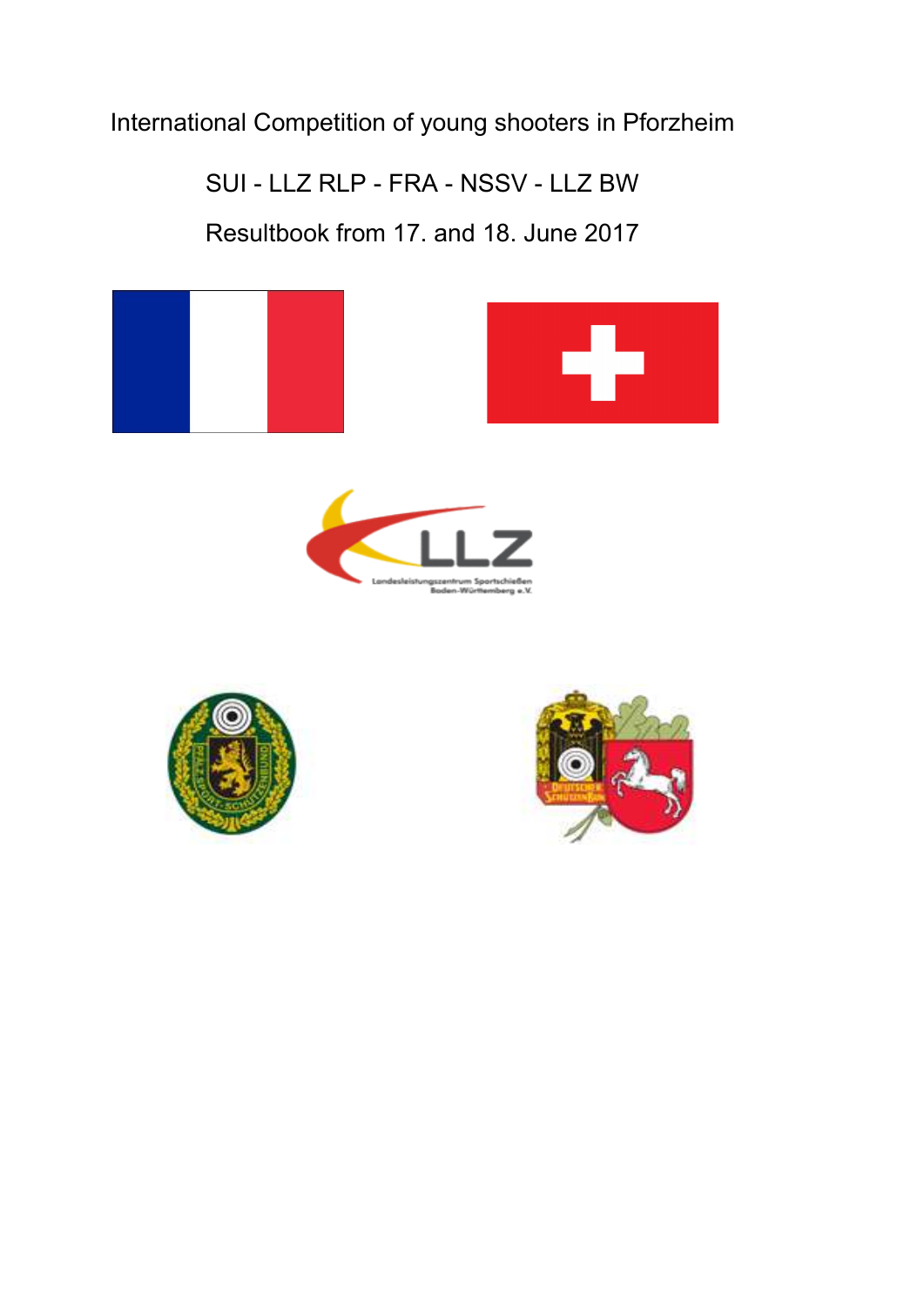

## KK 3x40 Men 17.06.2017

| <b>Place</b> | <b>Name</b>     | <b>First Name</b> | <b>Nation</b> | S <sub>1</sub> | S <sub>2</sub> | S <sub>3</sub>  | <b>S4</b> | kneeling | S <sub>1</sub>  | S <sub>2</sub>  | S <sub>3</sub> | <b>S4</b>       | prone | S <sub>1</sub> | S <sub>2</sub>  | S <sub>3</sub>  | <b>S4</b> | standing! | <b>Total</b> | x  |
|--------------|-----------------|-------------------|---------------|----------------|----------------|-----------------|-----------|----------|-----------------|-----------------|----------------|-----------------|-------|----------------|-----------------|-----------------|-----------|-----------|--------------|----|
|              | 1Lüscher        | Manuel            | SUI           | 98             | 99             | 97              | 95        | 389      | 99              | 99              | 99             | 97              | 394   | 94             | 95              | 96              | 93        | 378       | 1161         | 56 |
|              | 2 Boschenrieder | Dominik           | BW            | 93             | 96             | 98              | 96        | 383      | 97              | 99              | 97             | 98              | 391   | 95             | 93              | 95 <sub>1</sub> | 98        | 381       | 1155         | 53 |
|              | 3 Riedo         | Sven              | SUI           | 96             | 96             | 97              | 98        | 387      | 100             | 97              | 96             | 96              | 389   | 93             | 96              | 96              | 93        | 378       | 1154         | 42 |
|              | 4 Abt           | <b>Markus</b>     | <b>BW</b>     | 95             | 98             | 94              | 98        | 385      | 96              | 100             | 95             | 96              | 387   | 92             | 97              | 96              | 96        | 381       | 1153         | 48 |
|              | 5 Roth          | Lukas             | <b>SUI</b>    | 95             | 97             | 98 <sub>1</sub> | 95        | 385      | 98              | 97              | 99             | 100             | 394   | 93             | 95              | 91              | 91        | 370       | 1149         | 51 |
|              | 6 Braun         | Max               | BW            | 95             | 93             | 97              | 98        | 383      | 99              | 98I             | 98             | 98              | 393   | 95             | 89              | 92              | 96        | 372       | 1148         | 51 |
|              | /Henchoz        | Valentin          | SUI           | 91             | 96             | 96I             | 93        | 376      | 100             | 98 <sub>l</sub> | 95             | 97              | 390   | 93             | 93              | 93              | 93        | 372       | 1138         | 37 |
|              | 8 Leis          | Jonathan          | BW            | 98             | 91             | 91              | 93        | 373      | 95              | 98I             | 99             | 98 <sub>1</sub> | 390   | 91             | 92 <sub>1</sub> | 94              | 95        | 372       | 1135         | 41 |
|              | 9 Neyer         | Dennis            | <b>BW</b>     | 95             | 94             | 96              | 95        | 380      | 98 <sub>1</sub> | 95              | 97             | 99              | 389   | 93             | 92              | 91              | 90 l      | 366       | 1135         | 36 |
|              | $10$ $Fix$      | Colin             | <b>BW</b>     | 94             | 93             | 98              | 92        | 377      | 98 <sub>1</sub> | 96I             | 99             | 93              | 386   | 90             | 92 <sub>1</sub> | 96 I            | 92        | 370       | 11331        | 32 |
|              | 11 Pichard      | Clément           | <b>FRA</b>    | 93             | 93             | 93              | 96        | 375      | 96              | 92I             | 98             | 97              | 383   | 90             | 95              | 95              | 94        | 374       | 1132         | 35 |
|              | 12 Galvaing     | <b>Elliott</b>    | <b>FRA</b>    | 89             | 90             | 93              | 95        | 367      | 97              | 98              | 99             | 95              | 389   | 87             | 87              | 92 <sub>1</sub> | 68 *      | 334       | 1090         | 21 |

\* 2 Shoots on wrong target

## KK 3x40 Men 18.06.2017

| <b>Place</b> | <b>Name</b>      | <b>First Name</b> | <b>Nation</b> | S1 | S <sub>2</sub>  | S <sub>3</sub> | <b>S4</b> | kneeling | S <sub>1</sub>  | S <sub>2</sub>   | S <sub>3</sub> | <b>S4</b> | prone | S1 | S <sub>2</sub>  | S <sub>3</sub>  | S <sub>4</sub>  | standind | <b>Total</b> | X  |
|--------------|------------------|-------------------|---------------|----|-----------------|----------------|-----------|----------|-----------------|------------------|----------------|-----------|-------|----|-----------------|-----------------|-----------------|----------|--------------|----|
|              | 1Lüscher         | Manuel            | <b>SUI</b>    | 97 | 98              | 98             | 96        | 389      | 99              | 100 <sub>l</sub> | 99             | 99        | 397   | 96 | 94              | 91              | 94              | 375      | 1161         | 47 |
|              | $2$ Abt          | <b>Markus</b>     | <b>BW</b>     | 97 | 94              | 95             | 94        | 380      | 93              | 97               | 99             | 96        | 385   | 98 | 96              | 96              | 95              | 385      | 150          | 48 |
|              | 3 Braun          | Max               | <b>BW</b>     | 95 | 97              | 95             | 96        | 383      | 96 <sub>1</sub> | 99               | 98             | 95        | 388   | 93 | 95              | 93              | 94              | 375      | 146          | 43 |
|              | 4 Riedo          | Sven              | <b>SUI</b>    | 98 | 96              | 97             | 97        | 388      | 99              | 94               | 97             | 97        | 387   | 94 | 93              | 91              | 90 <sub>0</sub> | 368      | 143          | 42 |
|              | $5 R$ oth        | Lukas             | <b>SUI</b>    | 96 | 95              | 98             | 96        | 385      | 99              | 99               | 99             | 98        | 395   | 89 | 89              | 90              | 93              | 361      | 141          | 38 |
| 61           | Leis             | Jonathan          | <b>BW</b>     | 92 | 95              | 94             | 93        | 374      | 96              | 97               | 96             | 96        | 385   | 91 | 96              | 93              | 95 <sub>l</sub> | 375      | 134          | 35 |
|              | 7Fix             | Colin             | <b>BW</b>     | 93 | 94              | 95             | 93        | 375      | 96              | 97               | 91             | 94        | 378   | 95 | 95              | 96              | 94              | 380      | 133          | 38 |
|              | 8 Pichard        | Clément           | <b>FRA</b>    | 94 | 92              | 98             | 94        | 378      | 98              | 98               | 96             | 97        | 389   | 93 | 89              | 90 <sub>1</sub> | 88              | 360      | 1127         | 32 |
|              | 9 Neyer          | Dennis            | <b>BW</b>     | 91 | 93 <sub>1</sub> | 96I            | 94        | 374      | 96 <sub>1</sub> | 95I              | 97             | 97        | 385   | 90 | 89              | 91              | 93              | 363      | 122          | 29 |
|              | 10 Henchoz       | Valentin          | <b>SUI</b>    | 95 | 95              | 94             | 93        | 377      | 98              | 95               | 97             | 98        | 388   | 84 | 92 <sub>1</sub> | 89              | 90 <sub>0</sub> | 355      | 120          | 40 |
|              | 11 Boschenrieder | Dominik           | <b>BW</b>     | 96 | 93              | 92             | 95        | 376      | 94              | 96               | 99             | 99        | 388   | 87 | 88              | 89              | 92              | 356      | 120          | 34 |
|              | 12 Galvaing      | Elliott           | <b>FRA</b>    | 93 | 92              | 93             | 90 I      | 368      | 96 <sub>1</sub> | 99               | 93             | 94        | 382   | 92 | 90              | 87              | 88              | 357      | 107          | 28 |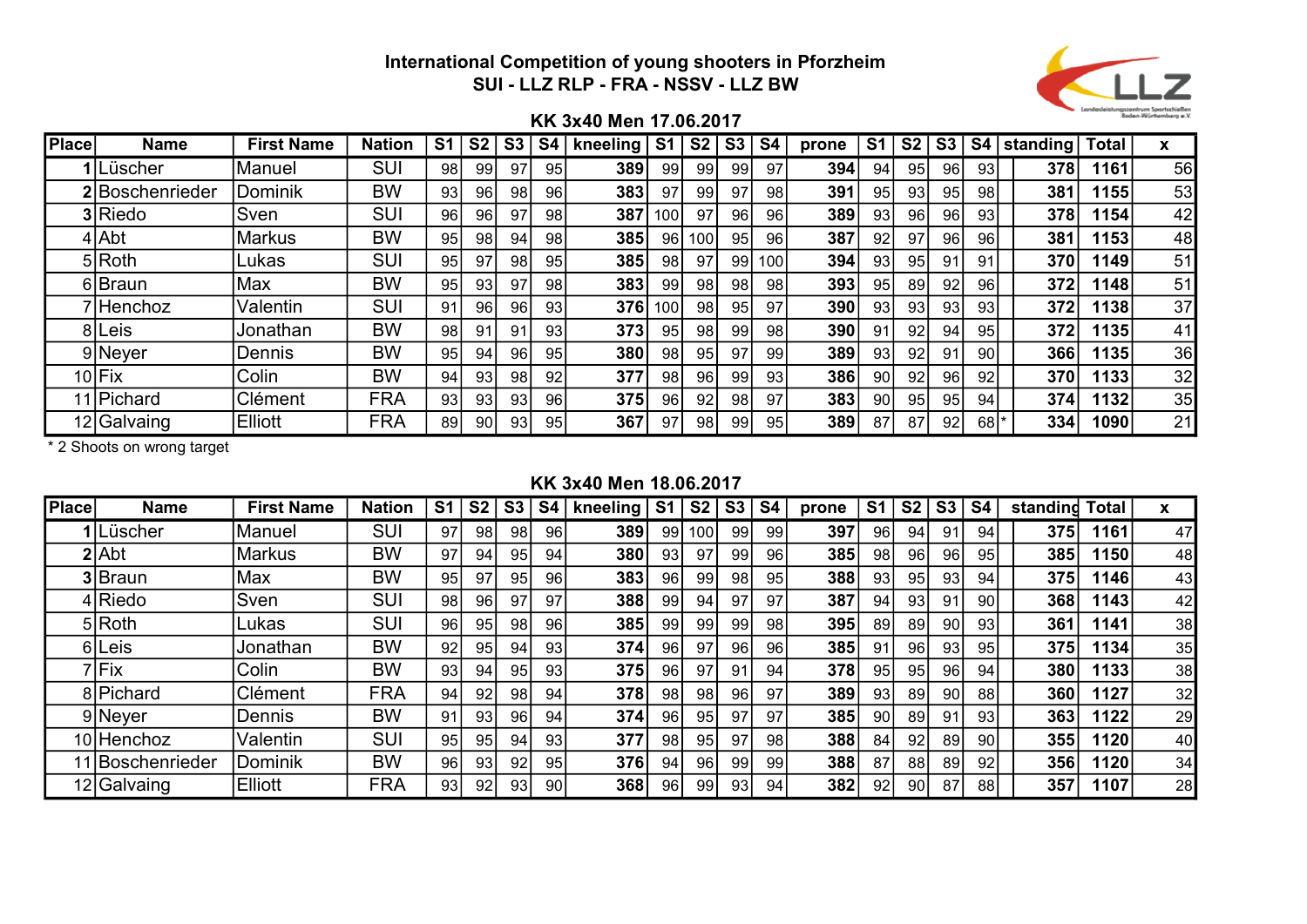

## Air Rifle Men 17.06.2017

| <b>Place</b> | <b>Name</b>          | <b>First Name</b> | <b>Nation</b> | S <sub>1</sub> | S <sub>2</sub> | S <sub>3</sub> | S4    | S <sub>5</sub> | S <sub>6</sub> | Total  | x  |
|--------------|----------------------|-------------------|---------------|----------------|----------------|----------------|-------|----------------|----------------|--------|----|
|              | Lüscher              | Manuel            | SUI           | 103,3          | 102,5          | 103,3          | 104,5 | 103,2          | 102,5          | 619,3  | 42 |
| $\mathbf{2}$ | <b>Roth</b>          | Lukas             | SUI           | 101,8          | 102,           | 104,5          | 103,3 | 102.4          | 101,7          | 615,8  | 44 |
| 3            | Riedo                | Sven              | SUI           | 102,2          | 101,4          | 101,7          | 102,2 | 103,9          | 102,8          | 614,2  | 33 |
| 4            | Leis                 | Jonathan          | BW            | 100.1          | 103, 8         | 102,8          | 102,4 | 101.4          | 102.91         | 613,4  | 40 |
| 5            | <b>Boschenrieder</b> | <b>Dominik</b>    | BW            | 101.5          | 100.21         | 102,1          | 102,1 | 103,6          | 103.4          | 612,9  | 37 |
| 6            | <b>Braun</b>         | lMax              | BW            | 103,2          | 103,0          | 102,5          | 101,5 | 99.8           | 102,2          | 612,2  | 35 |
|              | Galvaing             | Elliott           | <b>FRA</b>    | 101,2          | 102,2          | 100,6          | 102,7 | 103,3          | 102,0          | 612,0  | 35 |
| 8            | Fix                  | Colin             | BW            | 103,0          | 98.            | 101,6          | 103.4 | 102.7          | 102,0          | 610, 8 | 37 |
| 9            | Pichard              | Clément           | <b>FRA</b>    | 100,1          | 101,0          | 100,7          | 101,6 | 102.2          | 103,8          | 609,4  | 33 |
| 10           | <b>Never</b>         | Dennis            | BW            | 100.0          | 98,5           | 101,6          | 102,5 | 103.8          | 101,8          | 608,2  | 34 |
| 11           | Henchoz              | Valentin          | SUI           | 100,0          | 100.1          | 96,5           | 99,4  | 101.7          | 100.4          | 598,1  | 22 |

### Air Rifle Women 17.06.2017

| <b>Place</b>      | Name         | <b>First Name</b> | <b>Nation</b> | S1     | S <sub>2</sub> | S3    | S4    |  | Total | $\mathbf{x}$ |
|-------------------|--------------|-------------------|---------------|--------|----------------|-------|-------|--|-------|--------------|
| 1                 | Jeannot      | Marine            | <b>FRA</b>    | 103,9  | 103,6          | 104,3 | 103,4 |  | 415,2 | 30           |
| $\mathbf{2}$      | Schäfer      | Sonja             | <b>RLP</b>    | 103,4  | 101,3          | 104,4 | 104,9 |  | 414,0 | 28           |
| 3                 | Ruschel      | Isabell           | NS.           | 101,1  | 104,2          | 104,4 | 103,9 |  | 413,6 | 29           |
| 4                 | Weindorf     | _arissa           | <b>BW</b>     | 101, 8 | 104.9          | 103,6 | 103,2 |  | 413,5 | 30           |
| 5                 | Suremann     | Lisa              | SUI           | 102,9  | 103,8          | 101,2 | 101,6 |  | 409,5 | 28           |
| 6                 | Pin          | Constance         | <b>FRA</b>    | 100,4  | 103,2          | 101,9 | 103,9 |  | 409,4 | 26           |
|                   | Hauck        | Michelle          | <b>RLP</b>    | 102,8  | 102,5          | 102,1 | 101,9 |  | 409.3 | 26           |
| 8                 | Schladebach  | Kim               | <b>BW</b>     | 100,1  | 103,3          | 103,0 | 102,7 |  | 409,1 | 22           |
| 9                 | Erdmann      | Emmanuelle        | <b>FRA</b>    | 102,7  | 104,4          | 100,5 | 101,2 |  | 408,8 | 25           |
| 10                | Ruschel      | Melissa           | NS.           | 101,0  | 103,3          | 103,0 | 101,4 |  | 408,7 | 25           |
| 11                | <b>Stark</b> | Franziska         | <b>SUI</b>    | 101,2  | 102,1          | 102,6 | 102,2 |  | 408,1 | 20           |
| $12 \overline{ }$ | Geiger       | Rebecca           | <b>RLP</b>    | 101, 8 | 99,1           | 104.9 | 100,1 |  | 405.9 | 25           |
| 13                | Elsener      | Doreen            | SUI           | 99,6   | 102,4          | 101,1 | 101,5 |  | 404,6 | 21           |
| 14                | Ruschel      | Claire            | NS.           | 100,8  | 101,3          | 101,8 | 99,3  |  | 403,2 | 20           |
| 15                | Hasenstab    | Lara              | <b>RLP</b>    | 97,4   | 100,8          | 100,1 | 100,6 |  | 398,9 | 18           |
| 16                | Mehlig       | Sophie            | <b>BW</b>     | 96,6   | 100,9          | 97,1  | 96,8  |  | 391,4 | 13           |
| 17                | Westermayer  | Catharina         | <b>BW</b>     | 101,6  | 102,5          | 101,5 | 102,9 |  | 408,5 | 27           |

\*out of competition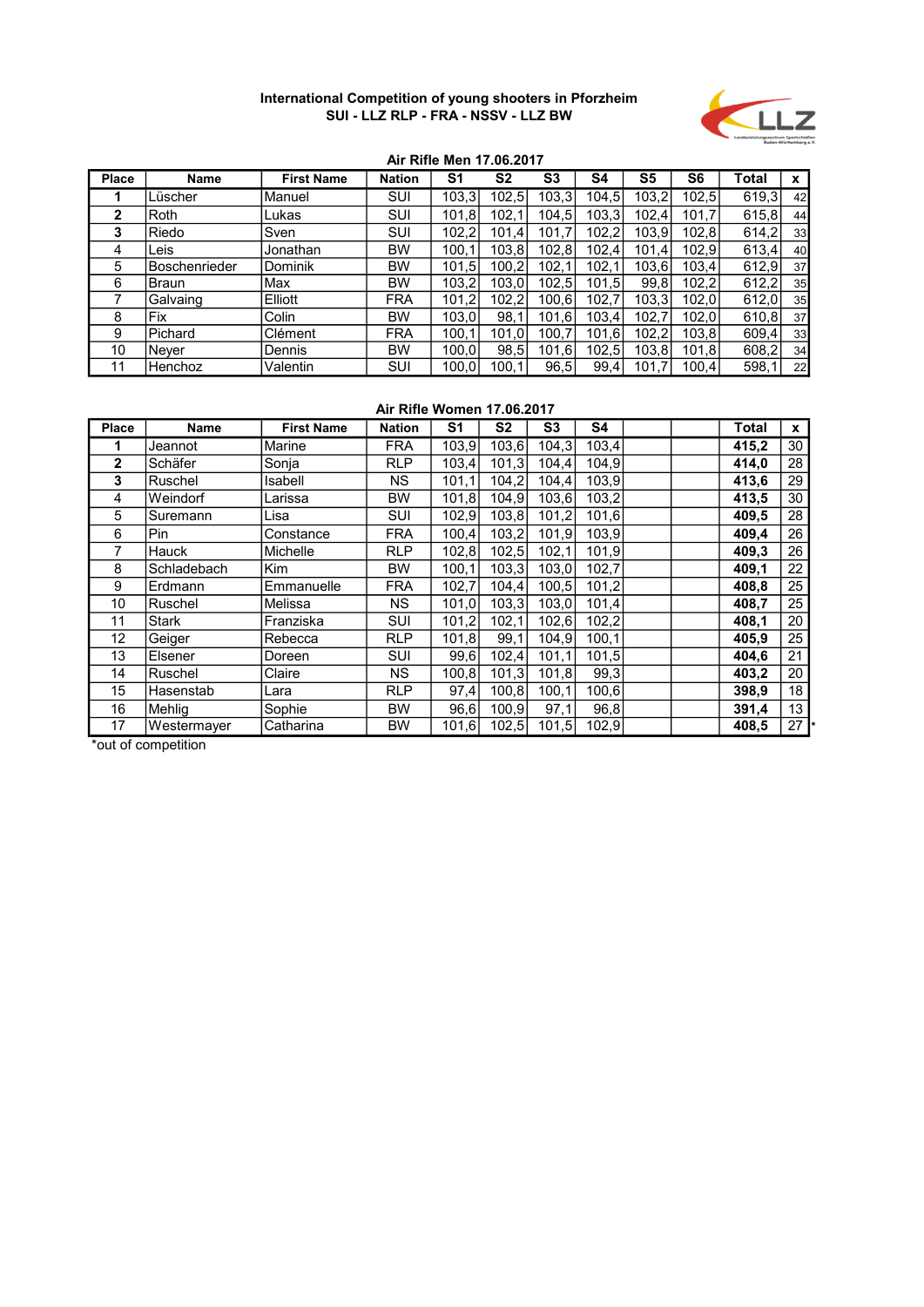

### KK 3x20 Women 17.06.2017

| <b>Place</b> | Name         | <b>First Name</b> | <b>Nation</b> | S <sub>1</sub> | S <sub>2</sub> | S <sub>3</sub> | S3  | S <sub>5</sub> | S6 | Total | x                 |
|--------------|--------------|-------------------|---------------|----------------|----------------|----------------|-----|----------------|----|-------|-------------------|
|              | Ruschel      | Melissa           | NS.           | 94             | 95             | 96             | 98  | 94             | 96 | 573   | 19                |
| $\mathbf{2}$ | Erdmann      | Emmanuelle        | <b>FRA</b>    | 98             | 94             | 97             | 98  | 93             | 92 | 572   | 26                |
| 3            | Mehlia       | Sophie            | BW            | 97             | 94             | 98             | 96  | 94             | 91 | 570   | 14                |
| 4            | Jeannot      | Marine            | FRA           | 97             | 96             | 97             | 96  | 92             | 91 | 569   | 19                |
| 5            | Suremann     | Lisa              | SUI           | 97             | 94             | 94             | 98  | 93             | 91 | 567   | 17                |
| 6            | Schäfer      | Sonja             | <b>RLP</b>    | 93             | 93             | 96             | 100 | 94             | 90 | 566   | 21                |
|              | <b>Stark</b> | Franziska         | <b>SUI</b>    | 93             | 95             | 98             | 92  | 95             | 90 | 563   | 20                |
| 8            | Pin          | Constance         | <b>FRA</b>    | 93             | 94             | 93             | 96  | 93             | 93 | 562   | 15                |
| 9            | Ruschel      | Isabell           | NS.           | 88             | 95             | 96             | 98  | 93             | 91 | 561   | 19                |
| 10           | Weindorf     | Larissa           | BW            | 94             | 90             | 95             | 96  | 93             | 93 | 561   | 18                |
| 11           | Schladebach  | <b>Kim</b>        | BW            | 93             | 91             | 93             | 97  | 93             | 94 | 561   | 13                |
| 12           | Elsener      | Doreen            | <b>SUI</b>    | 94             | 91             | 95             | 94  | 88             | 95 | 557   | 12                |
| 13           | Geiger       | Rebecca           | <b>RLP</b>    | 92             | 93             | 93             | 97  | 86             | 95 | 556   | 12                |
| 14           | Hauck        | Michelle          | <b>RLP</b>    | 92             | 90             | 98             | 95  | 87             | 91 | 553   | 10                |
| 15           | Hasenstab    | Lara              | <b>RLP</b>    | 92             | 89             | 97             | 94  | 89             | 90 | 551   | 14                |
| 16           | Westermayer  | Catharina         | <b>BW</b>     | 93             | 98             | 98             | 100 | 94             | 92 | 575   | $20$ <sup>*</sup> |
| 17           | Ruschel      | Claire            | <b>NS</b>     | 90             | 86             | 99             | 97  | 95             | 98 | 565   | $16$ <sup>*</sup> |

\*out of competition

| KK 3x20 Women 18.06.2017 |                   |                   |               |    |                |                |    |    |    |       |           |  |  |  |
|--------------------------|-------------------|-------------------|---------------|----|----------------|----------------|----|----|----|-------|-----------|--|--|--|
| <b>Place</b>             | <b>Name</b>       | <b>First Name</b> | <b>Nation</b> | S1 | S <sub>2</sub> | S <sub>3</sub> | S4 | S5 | S6 | Total | x         |  |  |  |
|                          | <b>Ruschel</b>    | Melissa           | NS            | 96 | 98             | 97             | 97 | 96 | 95 | 579   | 27        |  |  |  |
| 2                        | Pin               | Constance         | <b>FRA</b>    | 94 | 98             | 98             | 99 | 92 | 93 | 574   | 20        |  |  |  |
|                          | 3 Ruschel         | Isabell           | <b>NS</b>     | 96 | 94             | 97             | 98 | 92 | 95 | 572   | 18        |  |  |  |
|                          | lJeannot          | Marine            | <b>FRA</b>    | 95 | 95             | 98             | 92 | 96 | 94 | 570   | 23        |  |  |  |
|                          | 5 Elsener         | Doreen            | SUI           | 96 | 95             | 98             | 96 | 92 | 91 | 568   | 14        |  |  |  |
|                          | 6 Suremann        | Lisa              | SUI           | 96 | 95             | 96             | 95 | 89 | 95 | 566   | 12        |  |  |  |
|                          | 7 Ruschel         | Claire            | NS            | 97 | 95             | 97             | 97 | 88 | 91 | 565   | 19        |  |  |  |
|                          | 8 Stark           | Franziska         | SUI           | 93 | 93             | 97             | 98 | 88 | 93 | 562   | 17        |  |  |  |
|                          | 9 Weindorf        | Larissa           | BW            | 90 | 97             | 95             | 95 | 92 | 92 | 561   | 15        |  |  |  |
|                          | 10 Mehlig         | Sophie            | <b>BW</b>     | 93 | 92             | 96             | 91 | 90 | 96 | 558   |           |  |  |  |
| 11                       | <b>IErdmann</b>   | Emmanuelle        | <b>FRA</b>    | 90 | 89             | 95             | 95 | 95 | 89 | 553   | 14        |  |  |  |
| 12                       | l Schladebach     | <b>Kim</b>        | <b>BW</b>     | 88 | 90             | 92             | 96 | 91 | 92 | 549   | 10        |  |  |  |
|                          | 13 Hauck          | Lena              | <b>RLP</b>    | 90 | 89             | 90             | 95 | 90 | 78 | 532   | 6         |  |  |  |
|                          | 14 Kopf           | Magdalena         | <b>RLP</b>    | 84 | 88             | 91             | 93 | 78 | 89 | 523   | 12        |  |  |  |
|                          | 15 Morgenstern    | Angelina-Marie    | <b>RLP</b>    | 81 | 89             | 90             | 94 | 82 | 84 | 520   | 8         |  |  |  |
|                          | 16 Grebhany-Yerga | Celina            | <b>RLP</b>    | 80 | 89             | 90             | 82 | 84 | 83 | 508   | * S4<br>4 |  |  |  |

\* 1 Shoot on wrong target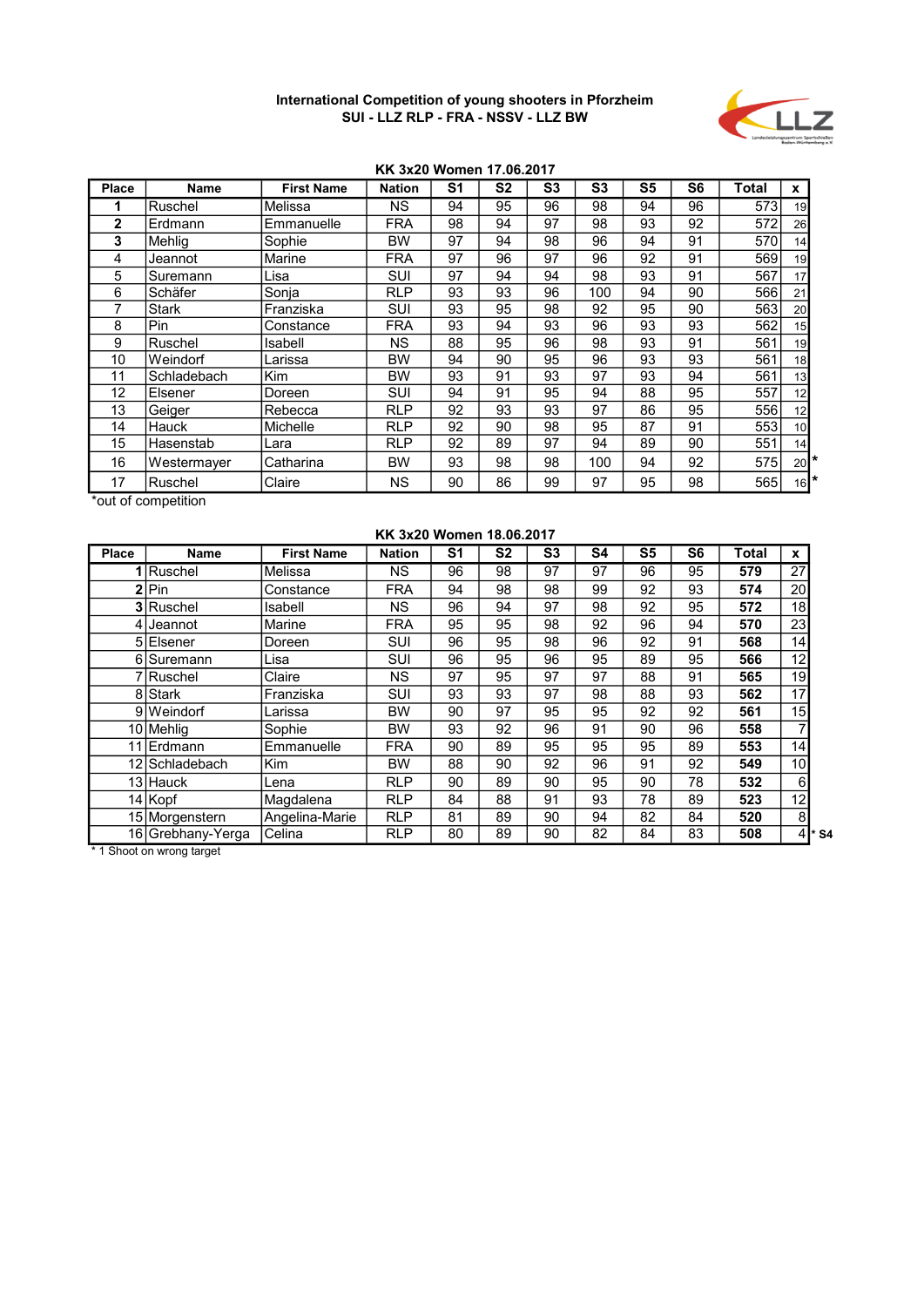

### Final KK 3x40 17.06.2017

|              |                         |                              |            |      | kneeling |      |      | prone |      |      | standing |      |      | <b>Single Shots</b> |     |      | <b>Total</b> | Tie             |
|--------------|-------------------------|------------------------------|------------|------|----------|------|------|-------|------|------|----------|------|------|---------------------|-----|------|--------------|-----------------|
| <b>Place</b> | <b>Name</b>             | <b>First Name   Nation  </b> |            |      |          |      |      |       |      |      |          |      |      |                     |     |      |              | <b>Breaking</b> |
|              | Riedo                   | <b>Sven</b>                  | <b>SUI</b> | -51  | 50,5     | 50.  | 49,8 | 50,3  | 51.4 | 48.2 | 49.      | 10.  | 9.2  | 9,8                 |     | 10.5 | 449,4        |                 |
|              | 2 Lüscher               | <b>Manuel</b>                | <b>SUI</b> | 49,0 | 49,7     | 50,2 | 51   | 51,3  | 50,9 | 49,5 | 50,5     | 10,0 | 10,4 | 10,2                | 9,5 | 6,6  | 448,9        |                 |
|              | 3 Boschenrieder Dominik |                              | <b>BW</b>  | 50,6 | 49,1     | 48,8 | 51.9 | 52,0  | 51,2 | 46.8 | 47,4     | 9,0  | 9,7  | 10,7                | 8,8 |      | 436,0        |                 |
|              | $4 R$ oth               | Lukas                        | SUI        | 49,3 | 46,4     | 48,8 | 50,6 | 51    | 51,5 | 47,8 | 50,2     | 9,8  | 10,7 | 9,3                 |     |      | 426,1        |                 |
|              | 5 Braun                 | Max                          | <b>BW</b>  | 48,4 | 49,4     | 48.9 | 50,3 | 50,0  | 51,9 | 48,9 | 48,6     | 9.7  | 10,1 |                     |     |      | 416,2        |                 |
|              | 6 Abt                   | Markus                       | <b>BW</b>  | 50,0 | 50,6     | 51.1 | 49,0 | 50,4  | 49,3 | 48,2 | 45,8     | 9,6  |      |                     |     |      | 404,0        |                 |
|              | ' Leis                  | Jonathan                     | <b>BW</b>  | 46,3 | 49,6     | 48,8 | 49,0 | 50,8  | 49,8 | 49,3 | 50,6     |      |      |                     |     |      | 394,2        |                 |
|              | 8 Henchoz               | Valentin                     | SUI        | 51.3 | 46,5     | 48,  | 52,2 | 50.5  | 51,8 | 45,7 | 44,7     |      |      |                     |     |      | 390,8        |                 |

## Final KK 3x20 17.06.2017

|              |             |                              |            |      | kneeling |      |          | prone |      | standing |      |      |      | <b>Single Shots</b> |      |     | <b>Total</b> | Tie             |
|--------------|-------------|------------------------------|------------|------|----------|------|----------|-------|------|----------|------|------|------|---------------------|------|-----|--------------|-----------------|
| <b>Place</b> | <b>Name</b> | <b>First Name   Nation  </b> |            |      |          | o    |          |       |      |          |      |      |      |                     |      |     |              | <b>Breaking</b> |
|              | 1 Ruschel   | Melissa                      | <b>NS</b>  | 50,4 | 49,9     | 51,0 | 51<br>.2 | 48.4  | 51.5 | 48.      | 48,5 | 9.6  | 10,2 | 9,2                 | 10.8 | 10, | 448,9        |                 |
|              | 2 Suremann  | Lisa                         | <b>SUI</b> | 48,8 | 50,4     | 49,2 | 46,4     | 51,1  | 50,2 | 52.      | 49,4 | 10,1 | 10,4 | 10.7                | 10,5 | 9,9 | 448,6        |                 |
|              | 3 Schäfer   | Sonja                        | <b>RLP</b> | 48,6 | 49,4     | 50,2 | 51       | 51,9  | 50,4 | 47,8     | 46,2 | 10,5 | 10,0 | 10,0                | 10,3 |     | 437,0        |                 |
|              | 4 I Jeannot | Marine                       | <b>FRA</b> | 48,3 | 52,0     | 50,6 | 49,6     | 47,9  | 50,0 | 48,0     | 51,5 | 9,3  | 9,5  | 9,6                 |      |     | 426,3        |                 |
|              | 5 Stark     | Franziska                    | SUI        | 46,6 | 47,6     | 49,0 | 51,5     | 52,6  | 49,3 | 48,7     | 49,3 | 9,8  | 10,1 |                     |      |     | 414,5        |                 |
|              | 6 Pin       | Constance                    | <b>FRA</b> | 49,6 | 50,3     | 49,9 | 51,8     | 49,3  | 49,6 | 45,0     | 46,7 | 10,8 |      |                     |      |     | 403,0        |                 |
|              | 7 Erdmann   | <b>Emmanuelle</b>            | <b>FRA</b> | 51.0 | 50,2     | 50,2 | 46,0     | 49,7  | 50,8 | 43,6     | 48,0 |      |      |                     |      |     | 389,5        |                 |
|              | 8 Mehlig    | Sophie                       | <b>BW</b>  | 48,7 | 49,5     | 48,4 | 48,7     | 48,4  | 47,4 | 45,9     | 47,9 |      |      |                     |      |     | 384,9        |                 |